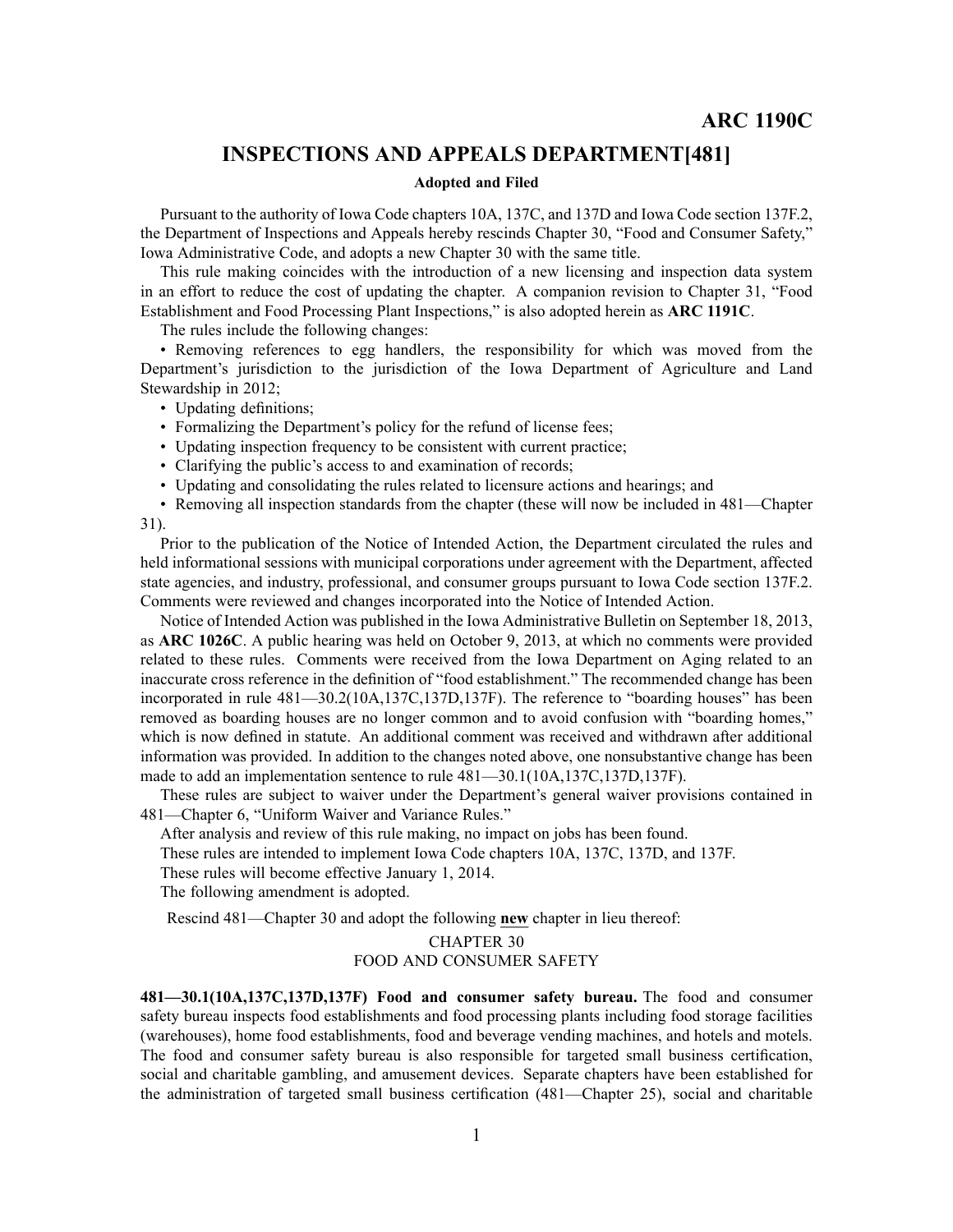gambling (481—Chapters 100 to 103, 106, and 107), and amusement devices (481—Chapters 104 and 105).

This rule is intended to implement Iowa Code sections 10A.104 and 22.11 and Iowa Code chapters 137C, 137D and 137F.

**481—30.2(10A,137C,137D,137F) Definitions.** If both the 2009 Food and Drug Administration Food Code with Supplement and rule 481—30.2(10A,137C,137D,137F) define <sup>a</sup> term, the definition in rule 481—30.2(10A,137C,137D,137F) shall apply.

*"Baked goods"* means breads, cakes, doughnuts, pastries, buns, rolls, cookies, biscuits and pies (except meat pies).

*"Bed and breakfast home"* means <sup>a</sup> private residence which provides lodging and meals for guests, in which the host or hostess resides, and in which no more than four gues<sup>t</sup> families are lodged at the same time. The facility may advertise as <sup>a</sup> bed and breakfast home but not as <sup>a</sup> hotel, motel or restaurant. The facility is exemp<sup>t</sup> from licensing and inspection as <sup>a</sup> hotel or as <sup>a</sup> food establishment. A bed and breakfast home may serve food only to overnight guests, unless <sup>a</sup> food establishment license is secured.

*"Bed and breakfast inn"* means <sup>a</sup> hotel which has nine or fewer gues<sup>t</sup> rooms.

*"Commissary"* means <sup>a</sup> food establishment used for preparing, fabricating, packaging and storage of food or food products for distribution and sale through the food establishment's own outlets.

*"Contractor"* means <sup>a</sup> municipal corporation, county or other political subdivision that contracts with the department to license and inspect under Iowa Code chapter 137C, 137D or 137F. A list of contractors is maintained on the department's Web site.

*"Criminal offense"* means <sup>a</sup> public offense, as defined in Iowa Code section 701.2, that is prohibited by statute and is punishable by fine or imprisonment.

*"Critical violation"* means <sup>a</sup> foodborne illness risk factor and public health intervention and the violations defined as such by the Food Code adopted in rule 481—31.1(137F) and pursuan<sup>t</sup> to Iowa Code section 137F.2.

*"Department"* means the department of inspections and appeals.

*"Farmers market"* means <sup>a</sup> marketplace which operates seasonally, principally as <sup>a</sup> common market for Iowa-produced farm products on <sup>a</sup> retail basis for consumption elsewhere.

*"Farmers market potentially hazardous food license"* means <sup>a</sup> license for <sup>a</sup> temporary food establishment that sells potentially hazardous foods at farmers markets. A separate annual farmers market potentially hazardous food license is required for each county in which the licensee sells potentially hazardous foods at farmers markets. The license is only applicable at farmers markets and is not required in order to sell wholesome, fresh shell eggs to consumer customers.

"Food establishment" means an operation that stores, prepares, packages, serves, vends or otherwise provides food for human consumption and includes <sup>a</sup> salvage or distressed food operation, nutrition program operated pursuan<sup>t</sup> to Title III-C of the Older Americans Act, school, summer camp, residential service substance abuse treatment facility, halfway house substance abuse treatment facility, correctional facility operated by the department of corrections, the state training school and the Iowa juvenile home. Assisted living programs and adult day services are included in the definition of food establishment to the extent required by 481—subrules 69.28(6) and 70.28(6). "Food establishment" does not include the following:

- 1. A food processing plant.
- 2. An establishment that offers only prepackaged foods that are not potentially hazardous.
- 3. A produce stand or facility which sells only whole, uncut fresh fruits and vegetables.
- 4. Premises which are <sup>a</sup> home food establishment pursuan<sup>t</sup> to Iowa Code chapter 137D.
- 5. Premises which operate as <sup>a</sup> farmers market.

6. Premises of <sup>a</sup> residence in which food that is not potentially hazardous is sold for consumption off the premises to <sup>a</sup> consumer customer, if the food is labeled to identify the name and address of the person preparing the food and the common name of the food. This exception does not apply to resale goods. This exception applies only to sales made from the residence in person and does not include mail order or Internet sales.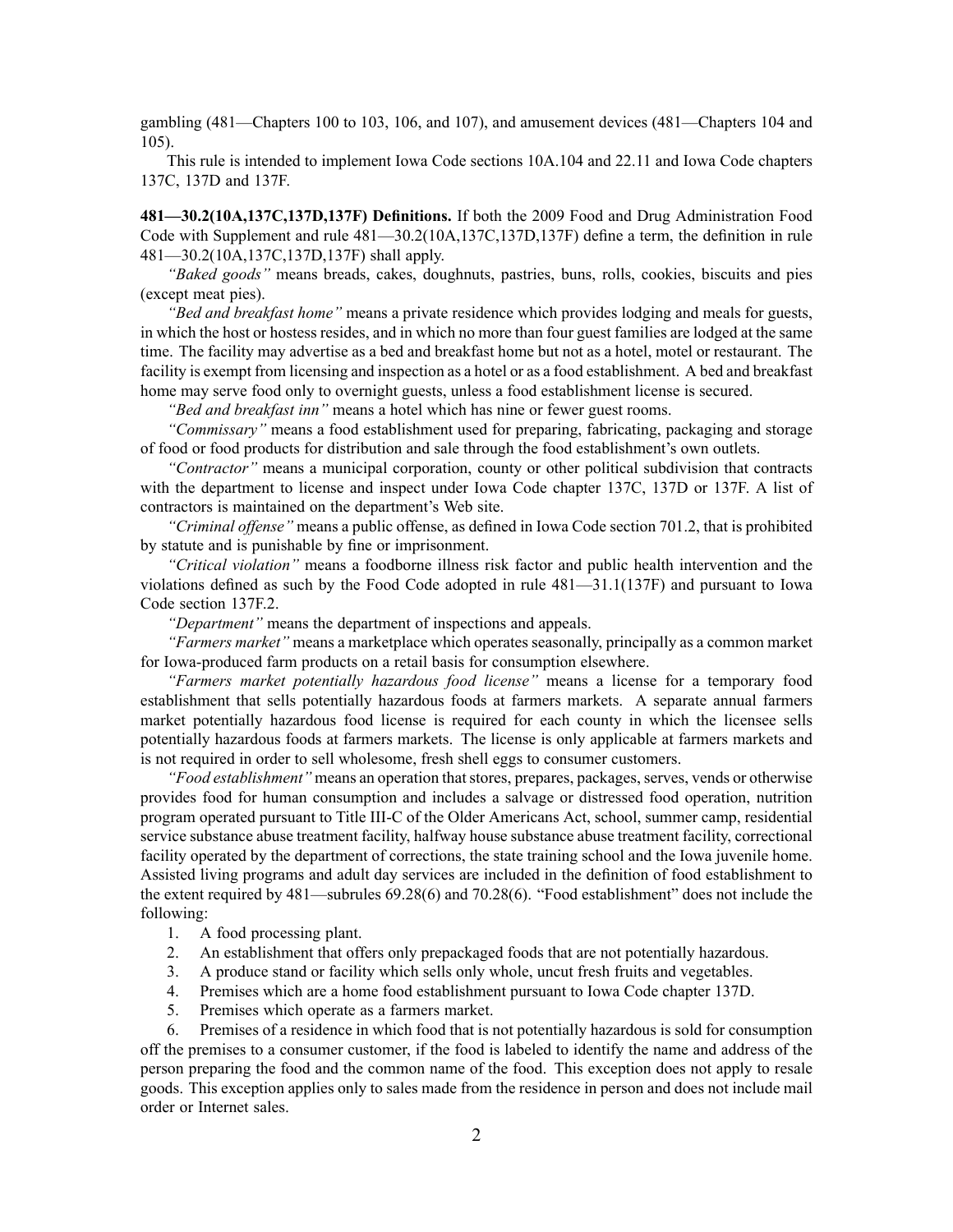7. A kitchen in <sup>a</sup> private home where food is prepared or stored for family consumption or in <sup>a</sup> bed and breakfast home.

8. A private home that receives catered or home-delivered food.

9. Child day care facilities and other food establishments located in hospitals or health care facilities that serve only patients and staff and are subject to inspection by other state agencies or divisions of the department.

10. Supply vehicles or vending machine locations.

11. Establishments exclusively engaged in the processing of meat and poultry which are licensed pursuan<sup>t</sup> to Iowa Code section 189A.3.

12. The following premises, provided they are exclusively engaged in the sale of alcoholic beverages in <sup>a</sup> prepackaged form:

● Premises covered by <sup>a</sup> current Class "A" beer permit, including <sup>a</sup> Class "A" native beer permit as provided in Iowa Code chapter 123;

● Premises covered by <sup>a</sup> current Class "A" wine permit, including <sup>a</sup> Class "A" native wine permit as provided in Iowa Code chapter 123; and

●Premises of <sup>a</sup> manufacturer of distilled spirits under Iowa Code chapter 123.

13. Premises covered or regulated by Iowa Code section 192.107 with <sup>a</sup> milk or milk products permit issued by the department of agriculture and land stewardship.

14. Premises or operations which are regulated by or subject to Iowa Code section 196.3 and which have an egg handler's license.

15. The premises of <sup>a</sup> residence in which honey is stored; prepared; packaged, including by placement in <sup>a</sup> container; or labeled or from which honey is distributed.

16. Premises regularly used by <sup>a</sup> nonprofit organization which engages in the serving of food on the premises as long as the nonprofit organization does not exceed the following restrictions:

 $\bullet$  The nonprofit organization serves food no more than one day per calendar week and not on two or more consecutive days;

● Twice per year, the nonprofit organization may serve food to the public for up to three consecutive days; and

● The nonprofit organization may use the premises of another nonprofit organization not more than twice per year for one day to serve food.

*"Food processing plant"* means <sup>a</sup> commercial operation that manufactures, packages, labels orstores food for human consumption and does not provide food directly to <sup>a</sup> consumer. "Food processing plant" does not include any of the following:

1. The following premises, provided they are exclusively engaged in the sale of alcoholic beverages in <sup>a</sup> prepackaged form:

● Premises covered by <sup>a</sup> current Class "A" beer permit, including <sup>a</sup> Class "A" native beer permit as provided in Iowa Code chapter 123;

● Premises covered by <sup>a</sup> current Class "A" wine permit, including <sup>a</sup> Class "A" native wine permit as provided in Iowa Code chapter 123; and

●Premises of <sup>a</sup> manufacturer of distilled spirits under Iowa Code chapter 123.

2. The premises of <sup>a</sup> residence in which honey is stored; prepared; packaged, including by placement in <sup>a</sup> container; or labeled or from which honey is distributed.

*"Food service establishment"* means <sup>a</sup> food establishment where food is prepared or served for individual portion service intended for consumption on the premises or is subject to Iowa sales tax as provided in Iowa Code section 423.3.

*"Home food establishment"* means <sup>a</sup> business on the premises of <sup>a</sup> residence that is operating as <sup>a</sup> home-based bakery where potentially hazardous bakery goods are prepared for consumption elsewhere. Annual gross sales of these products cannot exceed \$20,000. "Home food establishment" does not include <sup>a</sup> residence where food is prepared to be used or sold by churches, fraternal societies, or charitable, civic or nonprofit organizations. Residences which prepare or distribute honey, shell eggs or nonhazardous baked goods are not required to be licensed as home food establishments.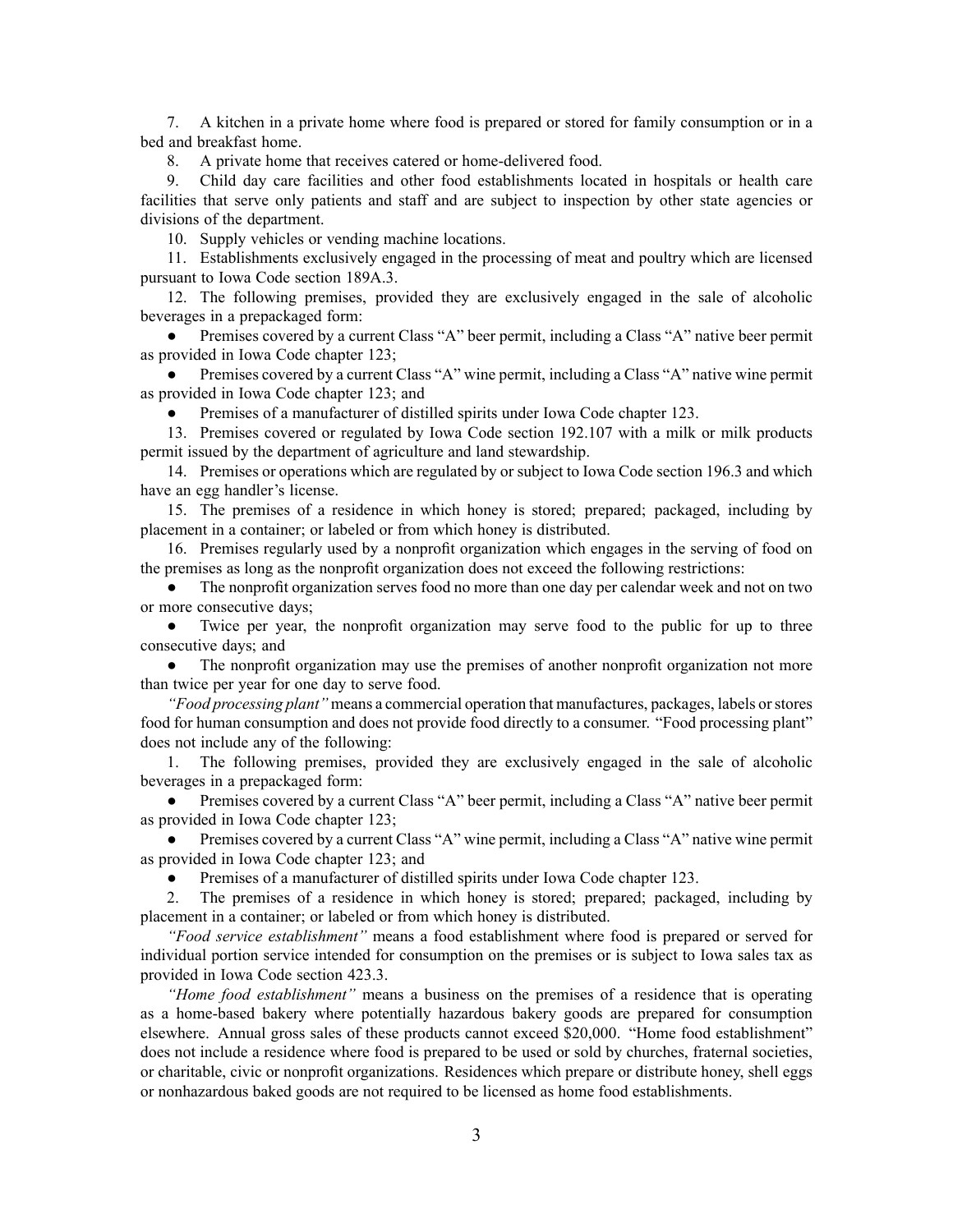*"Hotel"* means any building equipped, used or advertised to the public as <sup>a</sup> place where sleeping accommodations are rented to temporary or transient guests.

*"License holder"* means an individual, corporation, partnership, governmental unit, association or any other entity to whom <sup>a</sup> license was issued under Iowa Code chapter 137C, 137D or 137F.

*"Mobile food unit"* means <sup>a</sup> food establishment that is self-contained, with the exception of grills and smokers, and readily movable, which either operates up to three consecutive days at one location or returns to <sup>a</sup> home base of operation at the end of each day.

*"Pushcart"* means <sup>a</sup> non-self-propelled vehicle food establishment limited to serving nonpotentially hazardous foods or commissary-wrapped foods maintained at proper temperatures or precooked foods that require limited assembly, such as frankfurters.

*"Retail food establishment"* means <sup>a</sup> food establishment that sells to consumer customers food or food products intended for preparation or consumption off the premises.

*"Revoke"* means to void or annul by recalling or withdrawing <sup>a</sup> license issued under Iowa Code chapter 137C, 137D or 137F. The entire application process, including the paymen<sup>t</sup> of applicable license fees, must be repeated to regain <sup>a</sup> valid license following <sup>a</sup> revocation.

*"Suspend"* means to render <sup>a</sup> license issued under Iowa Code chapter 137C, 137D, or 137F invalid for <sup>a</sup> period of time, with the intent of resuming the validity of <sup>a</sup> license at the end of that period.

*"Temporary food establishment"* means <sup>a</sup> food establishment that operates for <sup>a</sup> period of no more than 14 consecutive days in conjunction with <sup>a</sup> single event or celebration. An "event or celebration" is <sup>a</sup> significant occurrence or happening sponsored by <sup>a</sup> civic, business, educational, government, community, or veterans' organization and may include athletic contests. For example, an event does not include <sup>a</sup> single store's grand opening or sale.

*"Transient guest"* means an overnight lodging gues<sup>t</sup> who does not intend to stay for any permanen<sup>t</sup> length of time. Any gues<sup>t</sup> who rents <sup>a</sup> room for more than 31 consecutive days is not classified as <sup>a</sup> transient guest.

*"Vending machine"* means <sup>a</sup> food establishment which is <sup>a</sup> self-service device that, upon insertion of <sup>a</sup> coin, paper currency, token, card or key, dispenses unit servings of food in bulk or in packages without the necessity of replenishing the device between each vending operation. Vending machines that dispense only prepackaged, nonpotentially hazardous foods, panned candies, gumballs or nuts are exemp<sup>t</sup> from licensing but may be inspected by the department upon receipt of <sup>a</sup> written complaint. "Panned candies" are those with <sup>a</sup> fine, hard coating on the outside and <sup>a</sup> soft candy filling on the inside. Panned candies are easily dispensed by <sup>a</sup> gumball-type machine.

This rule is intended to implement Iowa Code sections 10A.104, 137C.8, and 137D.2 and chapter 137F.

**481—30.3(137C,137D,137F) Licensing and postings.** A license to operate any food establishment or food processing plant defined in rule 481—30.2(10A,137C,137D,137F) must be granted by the department of inspections and appeals. Application for <sup>a</sup> license is made on <sup>a</sup> form furnished by the department which contains the names of the business, owner, and manager; locations of buildings; and other data relative to the license requested. Applications are available from the Department of Inspections and Appeals, Food and Consumer Safety Bureau, Lucas State Office Building, Des Moines, Iowa 50319-0083, or from contractors. An application for licensure shall be submitted 30 days in advance of the opening of the food establishment or food processing plant. Temporary food establishment license applications shall be submitted <sup>a</sup> minimum of 3 business days prior to opening.

**30.3(1)** *Transferability.* A license is not transferable to <sup>a</sup> new owner or location. Any change in business ownership or business location requires <sup>a</sup> new license. Vending machines, mobile food units and pushcarts may be moved without obtaining <sup>a</sup> new license. A farmers market potentially hazardous food license may be used in the same county at different individual locations without obtaining <sup>a</sup> new license. However, if the different individual locations are operated simultaneously, <sup>a</sup> separate license is required for each location. Nutrition sites for the elderly licensed under Iowa Code chapter 137F may change locations in the same city without obtaining <sup>a</sup> new license.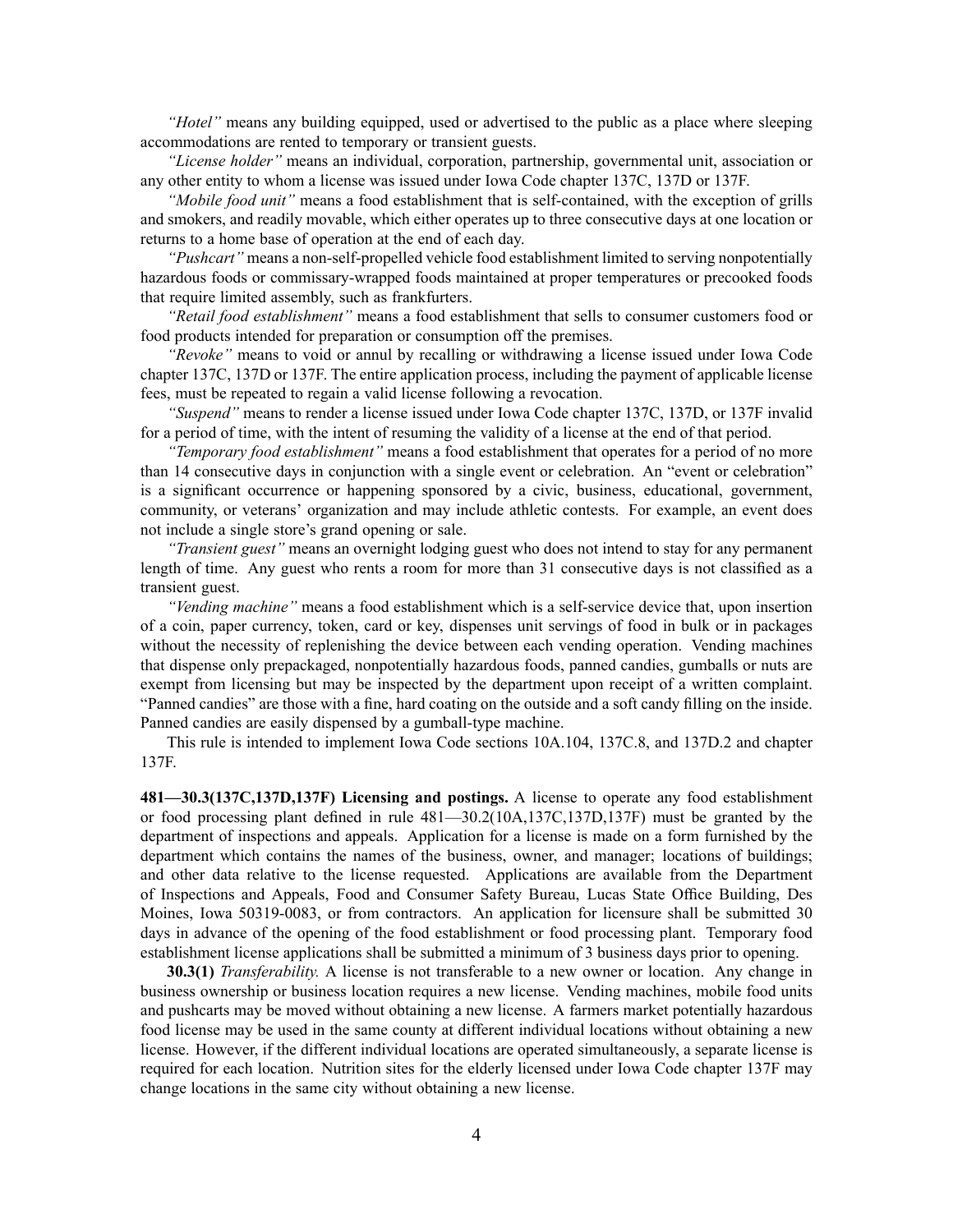**30.3(2)** *Refunds.* License fees are refundable only if the license is surrendered to the department prior to the effective date of the license and only as follows:

*a.* License fees of \$67.50 or less are an application processing fee and are not refundable.

*b.* If an on-site visit has not occurred, license fees of more than \$67.50 will be refunded less the \$67.50.

*c.* If an on-site visit has occurred, the entire license fee is nonrefundable.

**30.3(3)** *License expiration.* A license is renewable and expires after one year, with the exception of <sup>a</sup> temporary food establishment license, which is event- and location-specific and is valid for <sup>a</sup> period not to exceed 14 consecutive days.

**30.3(4)** *Posting of inspection reports, licenses, and registration tags.* A valid license and the most recent inspection report, along with any current complaint or reinspection reports, shall be posted no higher than eye level where the public can see them. The report shall not be posted in such a manner that the public cannot reasonably read the report. For example, the posting of <sup>a</sup> repor<sup>t</sup> behind <sup>a</sup> service area where the repor<sup>t</sup> can be seen but not easily read is not allowed. Vending machines shall bear <sup>a</sup> tag to affirm the license. For the purpose of this subrule, only founded complaint reports shall be considered complaints. Founded complaints shall be posted until either the mail-in recheck form has been submitted to the regulatory authority or <sup>a</sup> recheck inspection has been conducted to verify that the violations have been corrected.

**30.3(5)** *Documentation of gross sales.* The regulatory authority shall require from <sup>a</sup> license holder documentation of the annual gross sales of food and drink sold by <sup>a</sup> licensed food establishment or <sup>a</sup> licensed food processing plant unless the establishment is paying the highest license fee required by rule 481—30.4(137C,137D,137F). The documentation submitted by the license holder will be kept confidential and will be used to verify that the license holder is paying the appropriate license fee based on annual gross sales of food and drink. For food processing plants that are food storage facilities and food establishments whose sales are included in <sup>a</sup> single rate with lodging or other services, the value of the food handled should be used. Documentation shall include at least one of the following:

- *a.* A copy of the firm's business tax return;
- *b.* Quarterly sales tax data;
- *c.* A letter from an independent tax preparer;
- *d.* Other appropriate records.

**30.3(6)** *License eligibility for renewal limited to 60 days after expiration.* A delinquent license shall only be renewed if application for renewal is made within 60 days of expiration of the license. If <sup>a</sup> delinquent license is not renewed within 60 days, an establishment must apply for <sup>a</sup> new license and meet all the requirements for licensure. Establishments that have not renewed the license within 60 days of the expiration of the license shall be closed by the department or <sup>a</sup> contractor. The establishment shall not be reopened until <sup>a</sup> new license application has been submitted and approved.

This rule is intended to implement Iowa Code sections 10A.104, 137C.8, and 137D.2 and chapter 137F.

**481—30.4(137C,137D,137F) License fees.** The license fee is the same for an initial license and <sup>a</sup> renewal license. License applications are available from the Department of Inspections and Appeals, Food and Consumer Safety Bureau, Lucas State Office Building, Des Moines, Iowa 50319-0083, or from <sup>a</sup> contractor. License fees are set by the Iowa Code sections listed below and are charged as follows:

**30.4(1)** *Retail food establishments.* License fees for retail food establishments are based on annual gross sales of food or food products to consumer customers and intended for preparation or consumption off the premises (Iowa Code section 137F.6) as follows:

- *a.* For annual gross sales of less than \$10,000—\$40.50.
- *b.* For annual gross sales of \$10,000 to \$250,000—\$101.25.
- *c.* For annual gross sales of \$250,000 to \$500,000—\$155.25.
- *d.* For annual gross sales of \$500,000 to \$750,000—\$202.50.
- *e.* For annual gross sales of \$750,000 or more—\$303.75.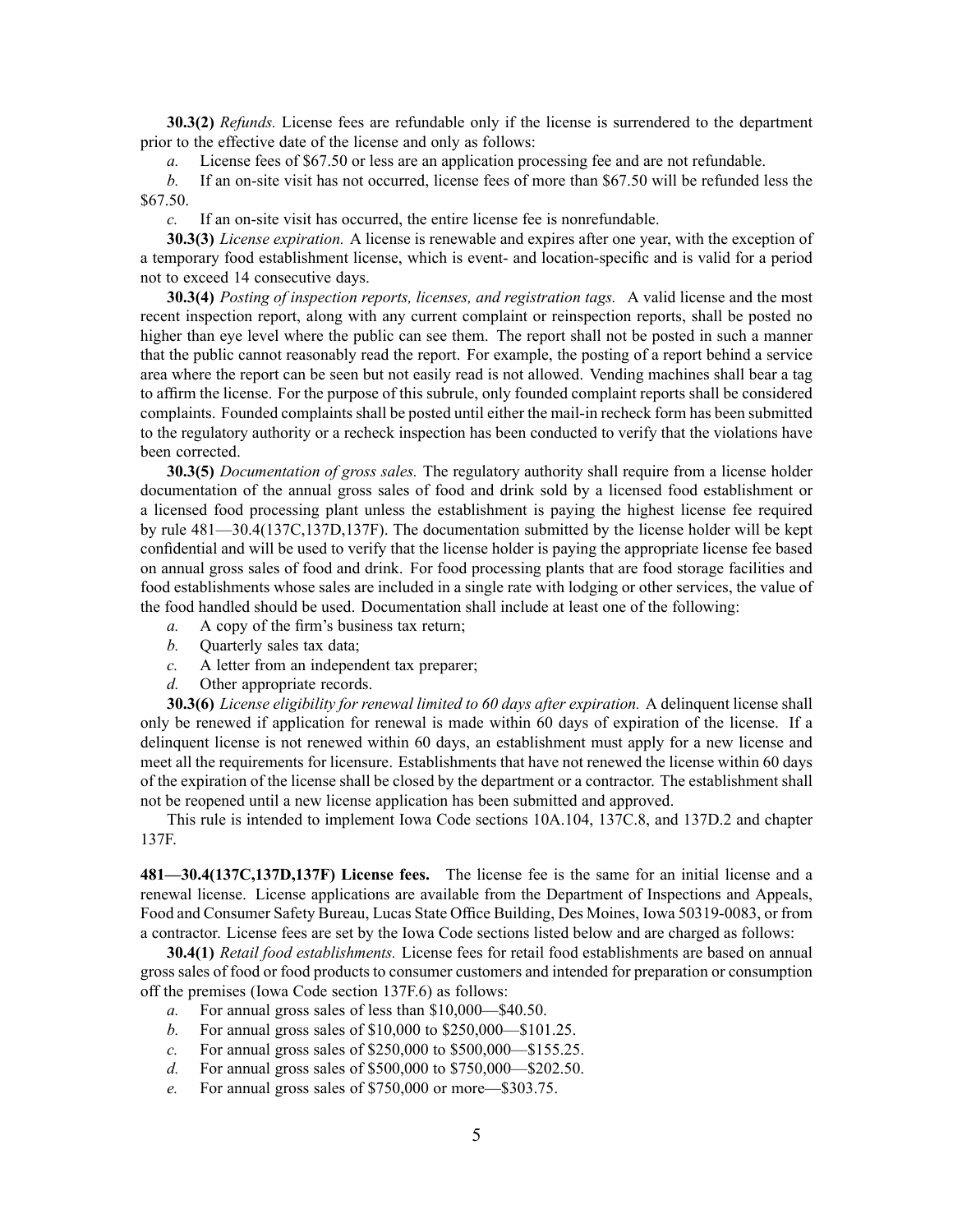**30.4(2)** *Food service establishments.* License fees for food service establishments are based on annual gross sales of food and drink for individual portion service intended for consumption on the premises (Iowa Code section 137F.6) or subject to Iowa sales tax as provided in Iowa Code section 423.3 as follows:

- *a.* For annual gross sales of less than \$50,000—\$67.50.
- *b.* For annual gross sales of \$50,000 to \$100,000—\$114.50.
- *c.* For annual gross sales of \$100,000 to \$250,000—\$236.25.
- *d.* For annual gross sales of \$250,000 to \$500,000—\$275.00.
- *e.* For annual gross sales of \$500,000 or more—\$303.75.

**30.4(3)** *Vending machines.* License fees for food and beverage vending machines are \$20 for the first machine and \$5 for each additional machine (Iowa Code section 137F.6).

**30.4(4)** *Home food establishments.* The license fee for home food establishments is \$33.75 (Iowa Code section 137D.2(1)).

**30.4(5)** *Hotels*. License fees for hotels are based on the number of rooms provided to transient guests (Iowa Code section 137C.9) as follows:

- *a.* For 1 to 15 gues<sup>t</sup> rooms—\$27.00.
- *b.* For 16 to 30 gues<sup>t</sup> rooms—\$40.50.
- *c.* For 31 to 75 gues<sup>t</sup> rooms—\$54.00.
- *d.* For 76 to 149 gues<sup>t</sup> rooms—\$57.50.
- *e.* For 150 or more gues<sup>t</sup> rooms—\$101.25.

**30.4(6)** *Mobile food units or pushcarts.* The license fee for <sup>a</sup> mobile food unit or <sup>a</sup> pushcart is \$27 (Iowa Code section 137F.6).

**30.4(7)** *Temporary food service establishments.* The fee for <sup>a</sup> temporary food service establishment license issued for up to 14 consecutive days in conjunction with <sup>a</sup> single event or celebration is \$33.50 (Iowa Code section 137F.6).

**30.4(8)** *Food processing plants including food storage facilities (warehouses).* For food processing plants, the annual license fee is based on the annual gross sales of food and food products handled at that plant or food storage facility (warehouse) (Iowa Code section 137F.6) as follows:

- *a.* Annual gross sales of less than \$50,000—\$67.50.
- *b.* Annual gross sales of \$50,000 to \$250,000—\$135.00.
- *c.* Annual gross sales of \$250,000 to \$500,000—\$202.50.
- *d.* Annual gross sales of \$500,000 or more—\$337.50.

**30.4(9)** *Farmers market.* A person selling potentially hazardous food at <sup>a</sup> farmers market must pay an annual license fee of \$100 for each county of operation. Persons who operate simultaneously at more than one location within <sup>a</sup> county are required to have <sup>a</sup> separate license for each location.

**30.4(10)** *Discount.* If an establishment renews its license as <sup>a</sup> retail food establishment or food service establishment and has had <sup>a</sup> person in charge for the entire previous 12-month period who holds an active certified food protection manager certificate from <sup>a</sup> program approved by the Conference on Food Protection and the establishment has not been issued <sup>a</sup> critical violation during the previous 12-month period, the establishment's license fee for the current renewal period shall be reduced by \$50 but no more than the establishment's total license fee(s).

**30.4(11)** *Voluntary inspection fee.* The department shall charge <sup>a</sup> voluntary inspection fee of \$100 when <sup>a</sup> premises that is not <sup>a</sup> food establishment requests <sup>a</sup> voluntary inspection.

This rule is intended to implement Iowa Code sections 137C.9, 137D.2(1), and 137F.6.

## **481—30.5(137F) Penalty and delinquent fees.**

**30.5(1)** *Late penalty.* Food establishment licenses and food processing plant licenses that are renewed by the licensee after the license expiration date shall be subject to <sup>a</sup> penalty of 10 percen<sup>t</sup> of the license fee per month. A license shall be renewed only if the license holder has provided documentation pursuan<sup>t</sup> to subrule 30.3(5).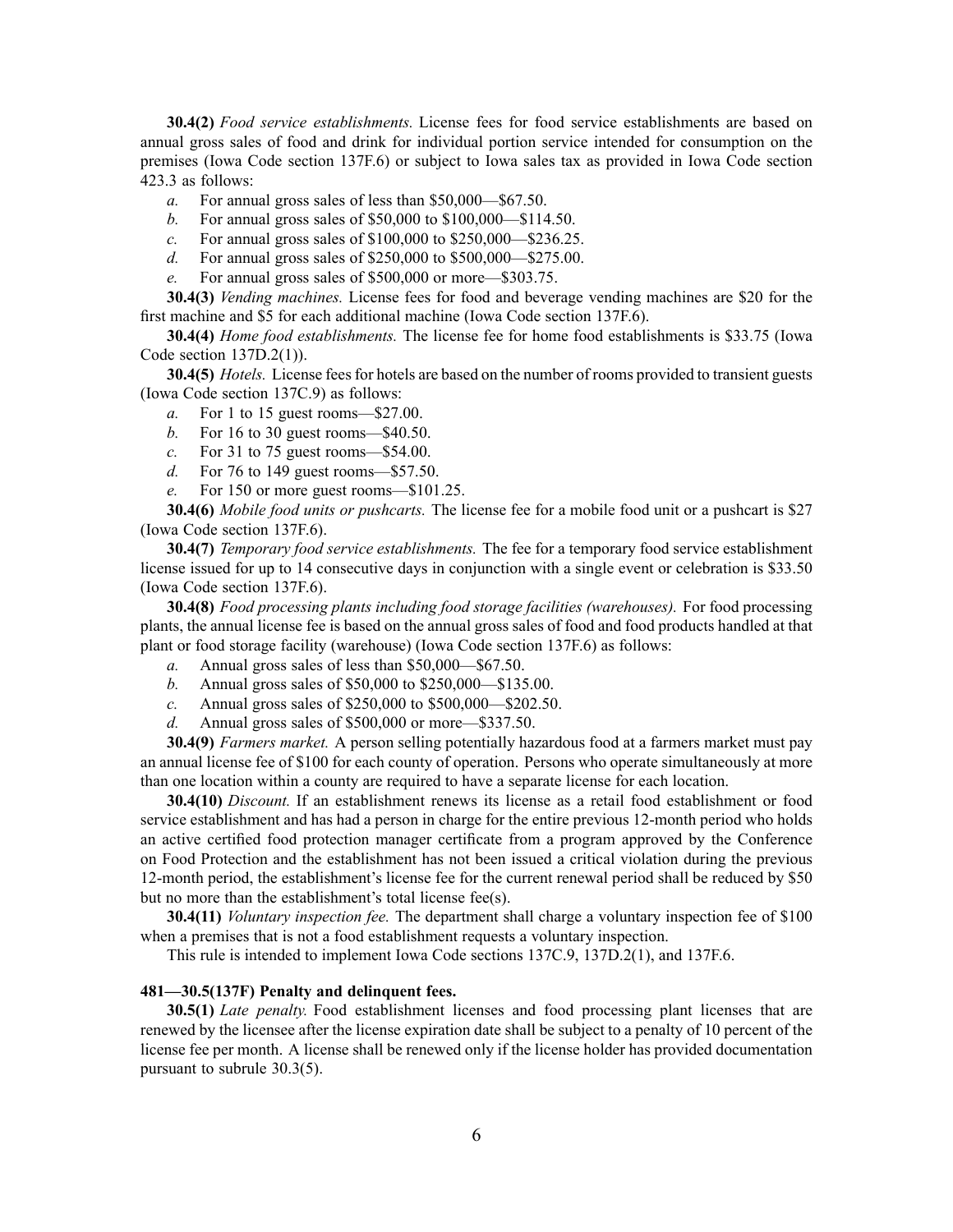**30.5(2)** *Penalty for opening or operating without <sup>a</sup> license.* A person who opens or operates <sup>a</sup> food establishment or food processing plant without <sup>a</sup> license is subject to <sup>a</sup> penalty of up to twice the amount of the annual license fee.

**30.5(3)** *Civil penalty for violations.* A person who violates Iowa Code chapter 137F or these rules shall be subject to <sup>a</sup> civil penalty of \$100 for each violation. Prior to assessment of the penalty, the license holder shall have an opportunity for <sup>a</sup> hearing using the process outlined in rule 481—30.11(10A,137C,137D,137F).

This rule is intended to implement Iowa Code sections 137F.4, 137F.9 and 137F.17.

**481—30.6(137C,137D,137F) Returned checks.** If <sup>a</sup> check intended to pay for any license provided for under Iowa Code chapter 137C, 137D, or 137F is not honored for paymen<sup>t</sup> by the bank on which it is drafted, the department will attempt to redeem the check. The department will notify the applicant of the need to provide sufficient payment. An additional fee of \$25 shall be assessed for each dishonored check. If the department does not receive cash to replace the check, the establishment will be operating without <sup>a</sup> valid license. Furthermore, any late penalties assessed pursuan<sup>t</sup> to rule 481—30.5(137F) will accrue and must be paid.

This rule is intended to implement Iowa Code sections 137C.9, 137D.2(1), and 137F.6.

## **481—30.7(137F) Double licenses.**

**30.7(1)** Any establishment which holds <sup>a</sup> food service establishment license and has gross sales over \$20,000 annually in packaged food items intended for consumption off the premises shall also be required to obtain <sup>a</sup> retail food establishment license. The license holder shall keep <sup>a</sup> record of these food sales and make it available to the department upon request.

**30.7(2)** A retail food establishment and <sup>a</sup> food service establishment which occupy the same premises must be licensed separately, and the applicable fees must be paid for each. The license fee for each is based on only the annual gross sales of food and drink covered under the scope of that particular type of license.

**30.7(3)** A food establishment that is licensed both with <sup>a</sup> food service establishment license and <sup>a</sup> retail food establishment license shall pay 75 percen<sup>t</sup> of the license fees required in subrules 30.4(1) and 30.4(2).

**30.7(4)** Licensed retail food establishments serving only coffee, soft drinks, popcorn, prepackaged sandwiches or other food items manufactured and packaged by <sup>a</sup> licensed establishment need only obtain <sup>a</sup> retail food establishment license.

**30.7(5)** A temporary food establishment license is not required when the temporary food establishment is owned and operated on the premises of <sup>a</sup> licensed food establishment.

**30.7(6)** The dominant form of business in annual gross sales shall determine the type of license for establishments which engage in operations covered under the definitions of both <sup>a</sup> food establishment and <sup>a</sup> food processing plant. Sale of products at wholesale to outlets not owned by <sup>a</sup> commissary owner requires <sup>a</sup> food processing plant license. Food establishments that process low-acid food in hermetically sealed containers or process acidified foods are required to have <sup>a</sup> food processing plant license. Regardless of the license, food processing facilities shall be inspected pursuan<sup>t</sup> to food processing inspection standards and food establishments shall be inspected pursuan<sup>t</sup> to the Food Code.

**30.7(7)** A licensed mobile food unit that operates as <sup>a</sup> licensed mobile food unit at <sup>a</sup> farmers market is not required to obtain <sup>a</sup> separate farmers market potentially hazardous food license.

This rule is intended to implement Iowa Code sections 10A.104 and 137F.6.

### **481—30.8(137C,137D,137F) Inspection frequency.**

**30.8(1)** *Food establishments.* Food establishments shall be inspected based upon risk assessment and shall have routine inspections at least once every 24 months and no more than once every 3 months.

**30.8(2)** *Food processing plants.* Food processing plants that process foods shall be inspected based upon risk assessment and shall have routine inspections at least once every 24 months and no more than once every 6 months.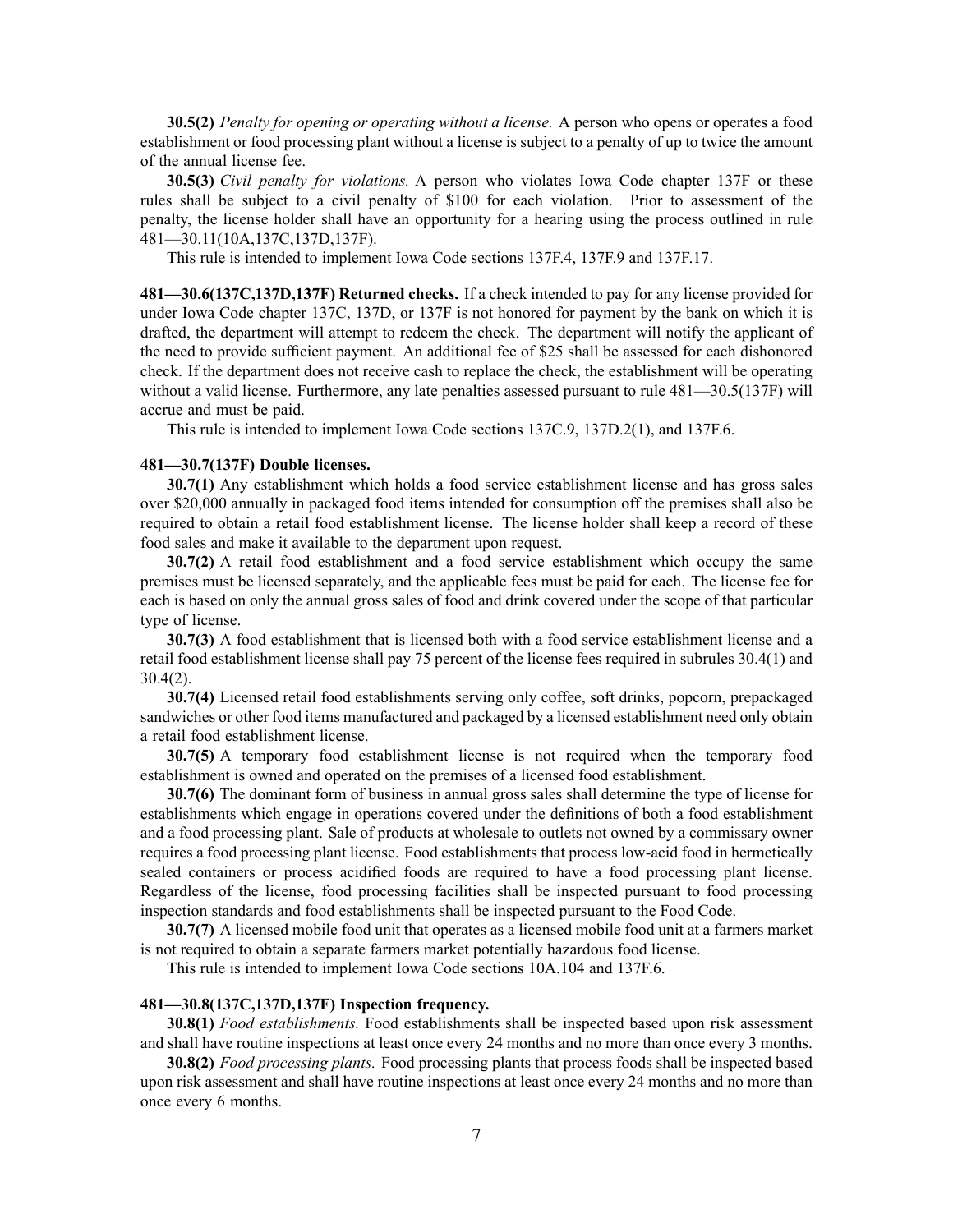**30.8(3)** *Food processing plants that store foods.* Food processing plants that store foods shall be inspected based upon risk assessment and shall be inspected at least once every 36 months.

**30.8(4)** *Hotels.* Hotels shall be inspected at least once biennially.

**30.8(5)** *Home food establishments and vending machines.* Home food establishments and vending machines shall be inspected at least once every 24 months.

**30.8(6)** *Farmers market potentially hazardous food.* Farmers market potentially hazardous food licensees shall be inspected at least once annually.

This rule is intended to implement Iowa Code sections 137C.11, 137D.2, and 137F.10.

# **481—30.9(22) Examination of records.**

**30.9(1)** *Public information.* Generally, information collected by the food and consumer safety bureau and contractors is considered public information. Records are stored in computer files and are not matched with any other data system. Information is available for public review and will be provided when requested from the office of the director. Inspection reports are available for public viewing at http://www.food.dia.iowa.gov.

**30.9(2)** *Confidential records.* The following are examples of confidential records:

*a.* Trade secrets and proprietary information including items such as formulations, processes, policies and procedures, and customer lists;

*b.* Health information related to foodborne illness complaints and outbreaks; and

*c.* Other state or federal agencies' records.

For records of other federal or state agencies, the department shall refer the requester of such information to the appropriate agency.

This rule is intended to implement Iowa Code chapters 137C, 137D, 137F and 22.

**481—30.10(17A,137C,137D,137F) Denial, suspension, or revocation of <sup>a</sup> license to operate.** Notice of denial, suspension or revocation of <sup>a</sup> license will be provided by the department and shall be effective 30 days after mailing or personal service of the notice.

**30.10(1)** *Immediate suspension of license.* To the extent not inconsistent with Iowa Code chapters 17A, 137C, 137D, and 137F and rules adopted pursuan<sup>t</sup> to those chapters, chapter 8 of the Food Code shall be adopted for food establishments and home food establishments. The department or contractor may immediately suspend <sup>a</sup> license in cases of an imminent health hazard. The procedures of Iowa Code section 17A.18A and Food Code chapter 8 shall be followed in cases of an imminent health hazard. The appeal process in rule  $481-30.11(10A,137C,137D,137F)$  is available following an immediate suspension. The department may immediately suspend the license of <sup>a</sup> food processing plant or hotel if an imminent health hazard finding is made and the procedures of Iowa Code section 17A.18A are followed.

**30.10(2)** *Criminal offense—conviction of license holder.*

- *a.* The department may revoke the license of <sup>a</sup> license holder who:
- (1) Conducts an activity constituting <sup>a</sup> criminal offense in the licensed food establishment; and
- (2) Is convicted of <sup>a</sup> felony as <sup>a</sup> result.
- *b.* The department may suspend or revoke the license of <sup>a</sup> license holder who:
- (1) Conducts an activity constituting <sup>a</sup> criminal offense in the licensed food establishment; and
- (2) Is convicted of <sup>a</sup> serious misdemeanor or aggravated misdemeanor as <sup>a</sup> result.

*c.* A certified copy of the final order or judgment of conviction or plea of guilty shall be conclusive evidence of the conviction of the license holder.

*d.* The department's decision to revoke or suspend <sup>a</sup> license may be contested by the adversely affected party pursuan<sup>t</sup> to the provisions of rule 481—30.11(10A,137C,137D,137F).

This rule is intended to implement Iowa Code chapters 17A, 137C, 137D and 137F.

**481—30.11(10A,137C,137D,137F) Formal hearing.** All decisions of the food and consumer safety bureau may be contested by an adversely affected party. A reques<sup>t</sup> for <sup>a</sup> hearing must be made in writing to the Department of Inspections and Appeals, Lucas State Office Building, Des Moines, Iowa